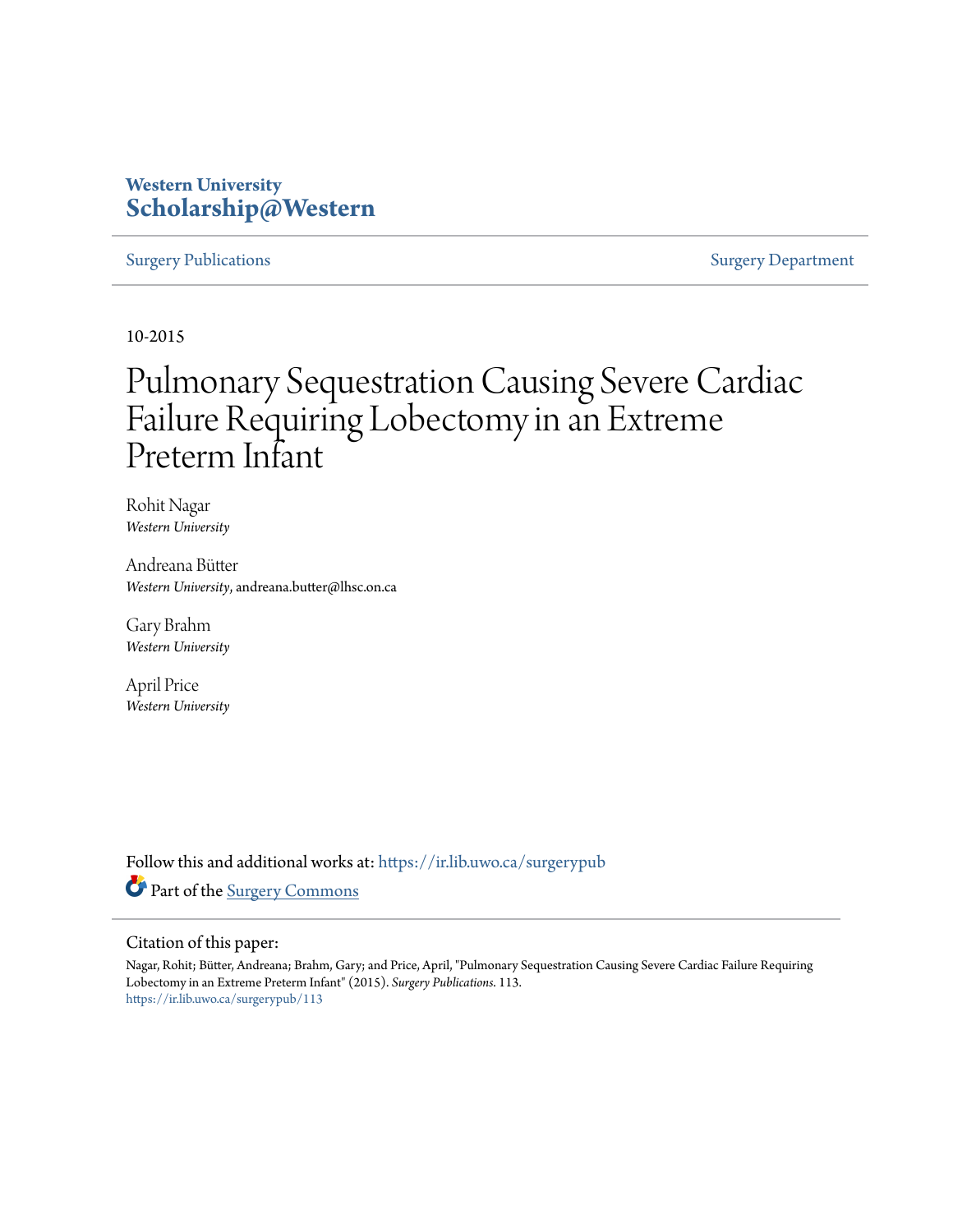

**Contents lists available at ScienceDirect** 

## Journal of Pediatric Surgery CASE REPORTS

journal homepage: [www.jpscasereports.com](http://www.jpscasereports.com)



### Pulmonary sequestration causing severe cardiac failure requiring lobectomy in an extreme preterm infant

Rohit Nagar<sup>a,d</sup>, Andreana Bütter<sup>b,</sup>\*, Gary Brahm<sup>c</sup>, April Price<sup>c,d</sup>

<sup>a</sup> Department of Paediatrics, Children's Hospital, Western University, 800 Commissioners Road East, London, Ontario, Canada, N6A 5W9

<sup>b</sup> Division of Paediatric Surgery, Children's Hospital, Western University, 800 Commissioners Road East, London, Ontario, Canada, N6A 5W9

 $c$  Department of Radiology, London Health Sciences Centre, Western University, 800 Commissioners Road East, London, Ontario, Canada, N6A 5W9

<sup>d</sup> Division of Paediatric Respirology, Children's Hospital, Western University, 800 Commissioners Road East, London, Ontario, Canada, N6A 5W9

#### article info

Article history: Received 17 June 2015 Received in revised form 7 August 2015 Accepted 10 August 2015

Key words: Pulmonary sequestration Premature Cardiac failure

#### **ABSTRACT**

We report a case of a large, extralobar pulmonary sequestration in a preterm infant born at 25 weeks gestational age. A computed tomography (CT) angiogram demonstrated that the arterial supply arose from the celiac trunk while an abnormally large, single left pulmonary vein drained the sequestration. This, along with the large patent ductus arteriosus (PDA), created a double left to right shunt, which resulted in severe, high output cardiac failure. Despite aggressive medical management for 3 weeks, he remained critically ill and developed renal failure. Therefore, after multiple, extensive multi-disciplinary discussions with the family, resection was offered as the only possibility for survival. He underwent a left thoracotomy and resection of the extra-lobar sequestration, which was occupying the lower two-thirds of his left hemithorax. To our knowledge, this is the youngest patient in the literature to undergo resection of an extra-lobar sequestration. Management challenges in terms of balancing the cardiac failure against the timing, approach and success of surgical intervention are also discussed along with a review of the literature.

 2015 The Authors. Published by Elsevier Inc. This is an open access article under the CC BY-NC-ND license ([http://creativecommons.org/licenses/by-nc-nd/4.0/\)](http://creativecommons.org/licenses/by-nc-nd/4.�0/).

Pulmonary sequestrations are congenital lung malformations consisting of ectopic nonfunctional lung tissue with their own systemic arterial blood supply and without communication with the tracheobronchial tree. It is theorized that an accessory lung bud which develops from the ventral aspect of the primitive foregut leads to formation of the sequestration  $[1,2]$ . Sequestrations remain a rare diagnosis, with an estimated incidence of  $0.15-1.8\%$  [\[3\]](#page-4-0).

We present an unusually large, extralobar pulmonary sequestration in an extremely premature neonate, which posed significant hemodynamic and surgical challenges.

### 1. Case report

A 25-week gestational age male infant was born to a 33-year-old primigravida woman by forceps-assisted vaginal delivery. On antenatal ultrasound at 24 weeks, a large echogenic mass  $(3.4 \text{ cm} \times 4.5 \text{ cm} \times 4.8 \text{ cm})$  was seen in the left hemithorax displacing the mediastinum to the right ([Fig. 1a](#page-2-0) and b), The Congenital Pulmonary Airway Malformation Volume Ratio (CVR) was calculated as 1.59. The lesion had not been noted on prior antenatal ultrasounds, suggesting rapid growth. There was no evidence of pleural effusion or fetal hydrops.

The mother presented at  $24 + 1$  weeks with polyhydramnios and preterm labor, and was given 2 doses of betamethasone. Within a few days, the baby was delivered and was immediately intubated for poor respiratory effort. A chest x-ray confirmed a large mass occupying most of the left hemithorax [\(Fig. 2](#page-2-0)). Surfactant was administered. APGAR scores were 1, 1 and 3 at 1, 5 and 10 min respectively. His birth weight was 857 g. He was admitted to the Neonatal Intensive Care Unit (NICU). His immediate postnatal course was complicated by respiratory distress syndrome (RDS) and a patent ductus arteriosus (PDA), further compounded by the effects of the chest mass. On day 6, a CT Angiogram of the chest revealed a large pulmonary sequestration occupying the lower twothirds of the left hemithorax with a grossly abnormal vascular supply: arterial supply from the celiac trunk with venous drainage into an abnormally large single left pulmonary vein ([Fig. 3a](#page-3-0) and b). This, along with the large PDA, created a double left to right shunt,

<sup>\*</sup> Corresponding author. Western University, Children's Hospital, Room B1-188, 800 Commissioners Road East, London, Ontario, Canada N6A 5W9, Tel.:  $+1$  519 685 8401; fax: +1 519 685 8421.

E-mail address: [andreana.butter@lhsc.on.ca](mailto:andreana.butter@lhsc.on.ca) (A. Bütter).

<sup>2213-5766/© 2015</sup> The Authors. Published by Elsevier Inc. This is an open access article under the CC BY-NC-ND license ([http://creativecommons.org/licenses/by-nc-nd/4.0/](http://creativecommons.org/licenses/by-nc-nd/4.�0/)). <http://dx.doi.org/10.1016/j.epsc.2015.08.009>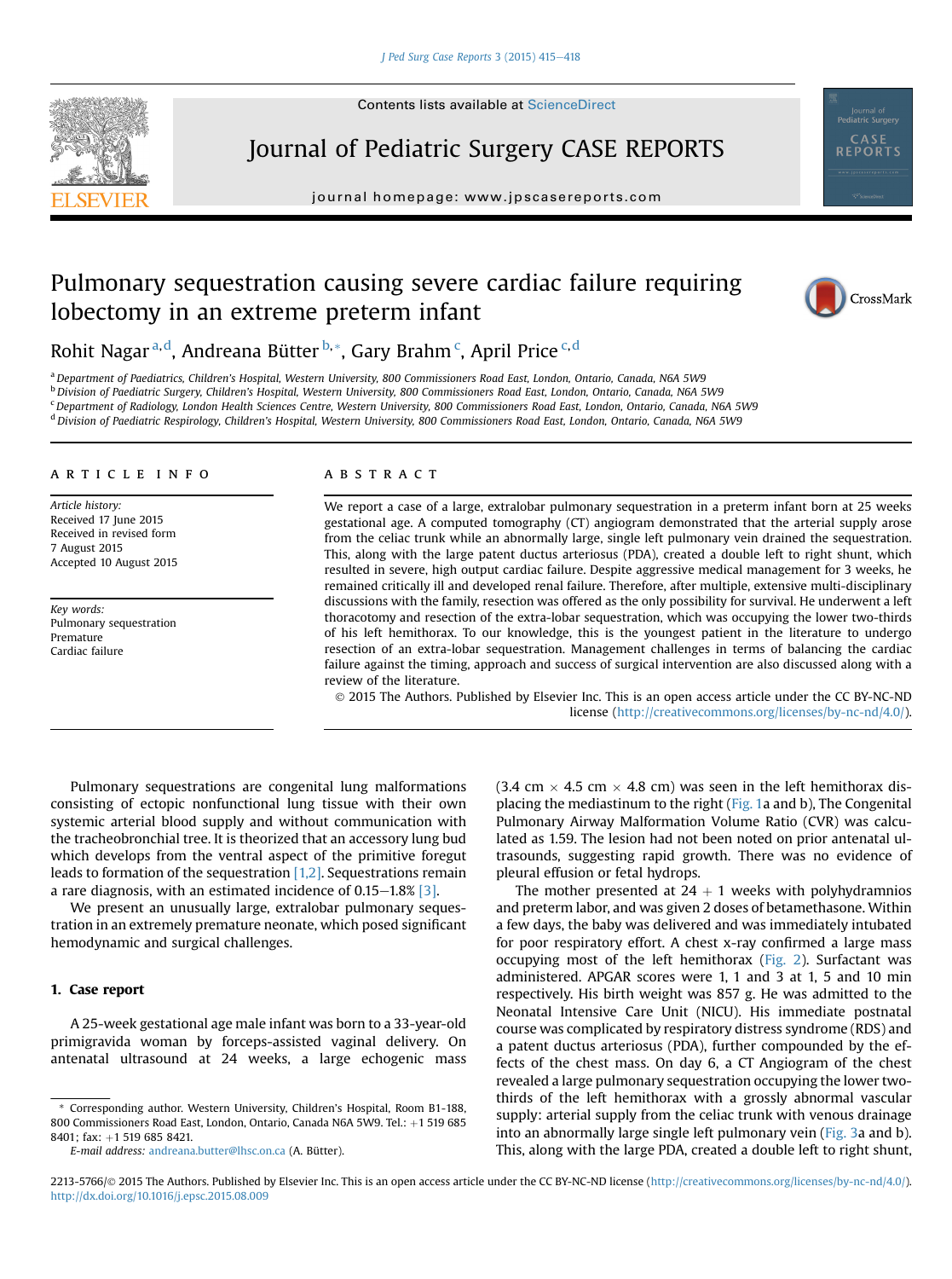<span id="page-2-0"></span>

Fig. 1. a and b: Prenatal ultrasound images. The yellow arrow shows the large mass occupying the left hemithorax.

resulting in a high output cardiac failure state with a severely dilated left atrium (LA) and left ventricle (LV) on echocardiogram. Significant fluid restriction, digoxin and lasix were used in the first 3 weeks, along with inotropes and hydrocortisone for diastolic hypotension. Six doses of indomethacin were given on days  $2-7$  in an attempt to close the PDA. Frequent multi-disciplinary discussions were held with the family, especially with regards to the high mortality risk associated with operative intervention. Unfortunately, his high output cardiac failure persisted and he developed renal insufficiency in the third week, due to the combined steal by the sequestration and the PDA. Mortality seemed likely without intervention. Consideration was given to embolization of the arterial vessel by interventional radiology, but with limited evidence of the success of this approach  $[4]$  as well as the very small size of the

infant, surgical removal remained the only option. The risks of general anesthesia, bleeding, infection, death and inability to resect the mass and only clip the feeding vessel if the patient was too unstable were all explained to the parents, who consented to the thoracotomy and lobectomy.

On day 23, he underwent a left thoracotomy. Intra-operatively, a large abnormal-appearing mass occupied the lower two-thirds of his chest. There was an obvious feeding artery coming through the diaphragm into the mass. There was also a large pulmonary vein draining the mass. After resection, two normal lobes were visible, suggesting that this was an extra-lobar sequestration. Immediately after resecting the mass, his intraoperative inspiratory pressures decreased from 36 cm  $H<sub>2</sub>O$  to 22 cm  $H<sub>2</sub>O$ , while his PEEP decreased from 15 cm  $H_2O$  to 10 cm  $H_2O$ . He tolerated the surgery well.



Fig. 2. Immediate postnatal chest x-ray.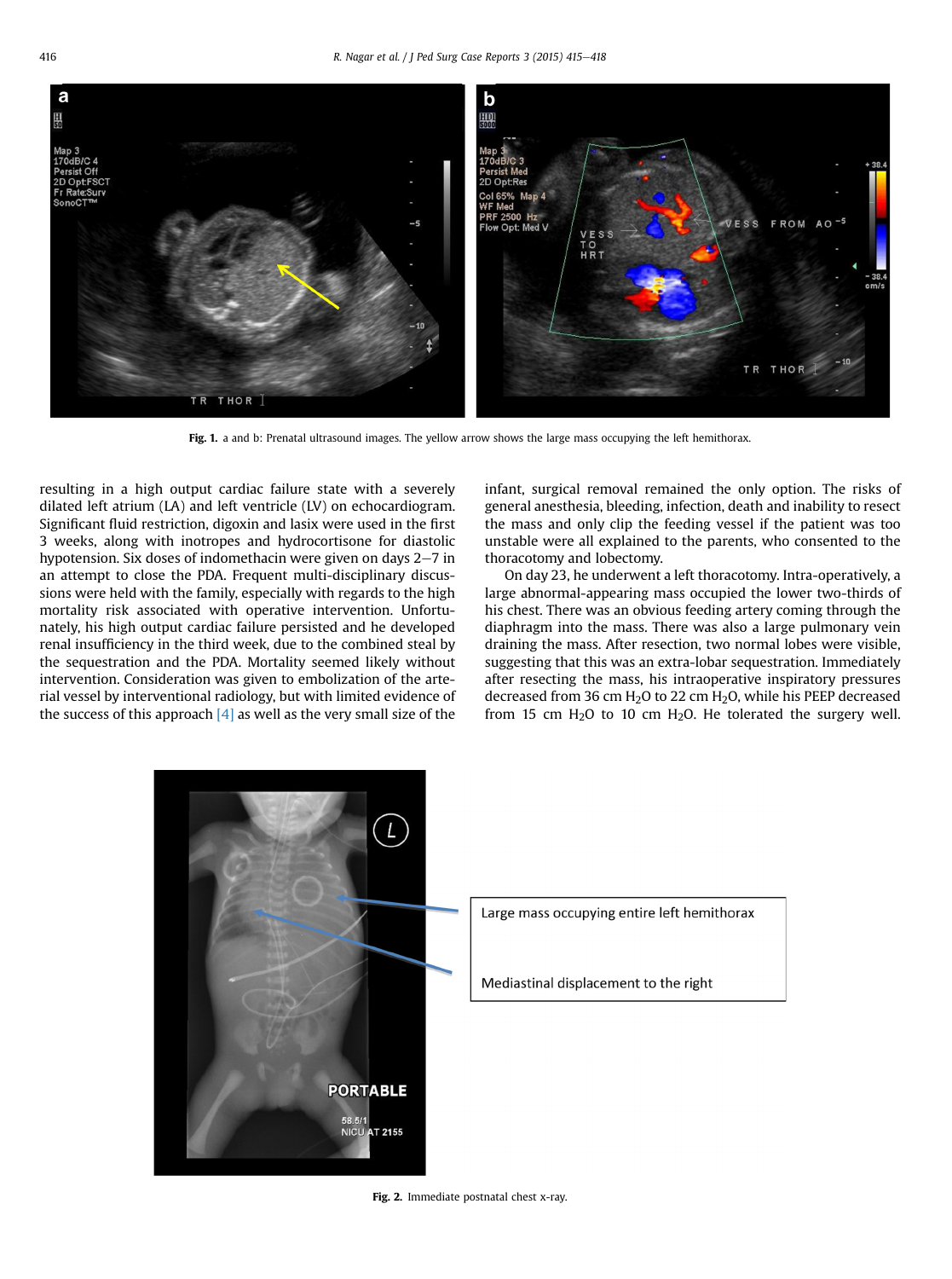<span id="page-3-0"></span>

Fig. 3. a: CT angiogram. b: CT angiograph: digital subtration image (3D reconstruction).

Histopathology confirmed the diagnosis of pulmonary sequestration. He was briefly extubated on day 35 before being reintubated for pneumonia, necessitating jet ventilation. After a 7-day course of intravenous dexamethasone, he was finally extubated to nasal cannula positive airway pressure (NCPAP) on day 53. He received intermittent aldactazide for chronic pulmonary edema and chronic lung disease of prematurity. His PDA re-opened post-surgery, but was managed conservatively and eventually closed. Other extreme prematurity complications arose during his stay, such as apnea of prematurity, multiple episodes of feeding intolerance (without necrotizing enterocolitis), need for use of prolonged total parenteral nutrition (TPN), direct hyperbilirubinemia, two episodes of sepsis (with Bacillus and coagulase negative Staph aureus), bilateral grade II intraventricular hemorrhage (IVH) and stage I-II retinopathy of prematurity (ROP). He was transferred to home hospital on day 112 at a corrected age of 47 weeks. He needed home oxygen until 9 months of age and respirology follow up was delegated to his pediatrician after age 2, since he had no apparent respiratory problems. His current active issues are mild dystonic cerebral palsy and scoliosis. He is currently almost 7 years old and continues to do well from a respiratory standpoint.

Pulmonary sequestrations can be intralobar or extralobar, based on the absence or presence of investing pleura, respectively. Intralobar sequestrations are encased by normal lung parenchyma, and are more common than extralobar ones. Extralobar sequestrations receive an arterial supply from an aberrant branch of the thoracic or abdominal aorta. Venous drainage is systemic but occasionally occurs into the pulmonary vein  $[5]$ . Only 25% of sequestrations are extralobar, and they are more common in males and on the left side. Over half of extralobar sequestrations have associated pulmonary anomalies such as bronchogenic cysts, lung hypoplasia, congenital pulmonary airway malformation (CPAM), or congenital diaphragmatic hernia. Pulmonary sequestration can regress in utero although some continue to grow rapidly and cause pleural effusions, polyhydramnios and/or fetal hydrops [\[1,6,7\]](#page-4-0). The Congenital Pulmonary Airway Malformation Volume Ratio (CVR) is used to predict which fetuses are at risk of developing hydrops  $[8]$ . At birth, only 25% of sequestrations present with respiratory symptoms. If not detected antenatally, the diagnosis is usually made incidentally on a chest radiograph. Usual presenting features in symptomatic patients are respiratory distress, congestive heart

failure (CHF), feeding intolerance in cases of enteric communications and rarely, back pain and hemoptysis [\[2,3\].](#page-4-0)

Primary diagnostic modalities are Doppler ultrasound, CT and MRI. Doppler ultrasound is useful for demonstrating the typical appearance of the sequestration as well as documenting its vascular supply, but is not ideal for surrounding parenchymal abnormalities. CT angiography has the advantage of demonstrating all of the above. MRI has no radiation risk, but requires a general anesthetic and may be inferior to CT for thin walled cysts and emphysematous pulmonary changes [\[3\].](#page-4-0) The natural history of prenatally diagnosed lung masses is variable and is usually managed with maternal transport, planned term delivery in a hospital with Pediatric Surgery and NICU support, evaluation for in utero procedures and postnatal resection if symptomatic or persistent. However, if hydrops develops, there is an almost 100% mortality [\[8,9\]](#page-4-0).

Possible fetal interventions include: open fetal surgery, sclerotherapy, laser coagulation and/or thoracoamniotic shunting [\[10\]](#page-4-0). However, outcomes to date have been poor and the ideal fetal treatment for pulmonary sequestrations is unknown [\[10,11\]](#page-4-0). Fortunately, many extralobar pulmonary sequestrations decrease dramatically in size in utero and may not need treatment after birth [\[11\].](#page-4-0) Large sequestrations are unusual [\[7,10\]](#page-4-0).

Standard postnatal treatment usually involves a formal thoracotomy with segmentectomy or lobectomy. Thoracoscopic surgery has also been used in select cases. Interventional radiology uses various embolization techniques for occlusion of feeding arterial vessels. Cho et al.  $\left[4\right]$  reported the use of trans-arterial embolization in 42 children with a pulmonary sequestration, whose average age at procedure was 17 months. Eighty-three percent showed partial regression, 9.5% had no regression and only 7.1% showed complete regression. In our patient, thoracoscopy and/or embolization were contraindicated due to the large size of the sequestration in an extremely small sized infant.

The unique features of this case were the sheer size of the malformation and the limited options for management in a 25-week preterm infant. Sequestrations have been reported in infants born as preterm as  $28-29$  weeks [\[4,9\]](#page-4-0) and presenting with CHF at 32 weeks gestation [\[12\]](#page-4-0). There have also been reports of sequestrations in unusual locations: suprarenally adherent to the stomach [\[13\]](#page-4-0), infradiaphragmatic [\[14\]](#page-4-0) and with unusual venous drainage to the portal vein [\[15\].](#page-4-0) With such varied locations, differential diagnosis for sequestrations should include neuroblastoma [\[13\]](#page-4-0), mediastinal teratoma, CPAM and diaphragmatic hernia [\[15\]](#page-4-0). No data exists for infants born as early as 25 weeks with a symptomatic sequestration.